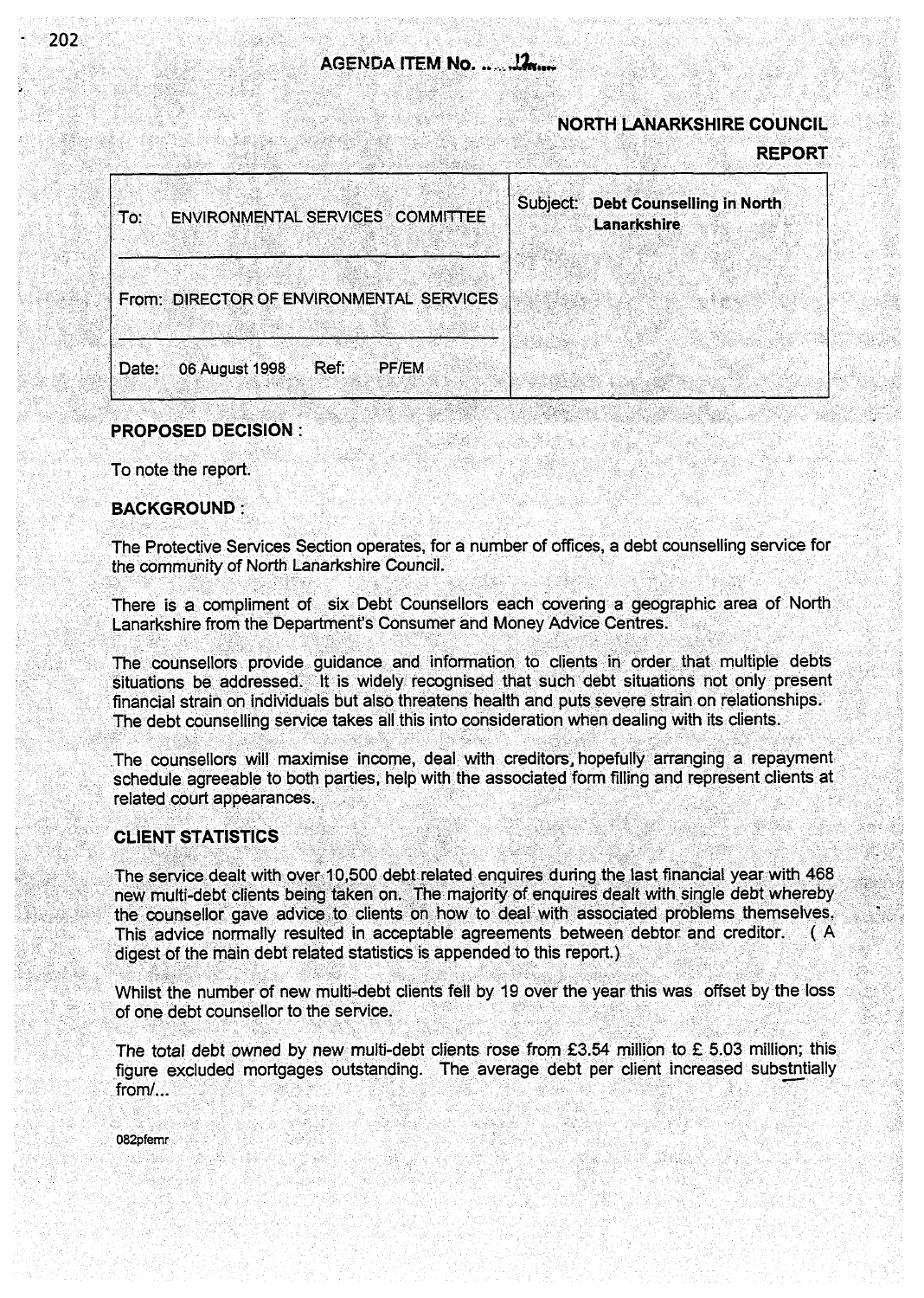### from £7,253 to £10,728.

The age range of clients showed a worrying tend in the increase of young persons (17-24) requiring the service.

Whilst "utilities" debt accounted for only 7% of total debt it shows in subsequent breakdown. that council tax and poll tax arrears still play a significant role in clients seeking help.

The reasons for arrears are self explanatory but patently an educational awareness raising exercise is called for when "over commitment" is sited by 42% of clients as the main cause of their problem.

## **FUTURE**

As interdepartmental relationships progress, the systems whereby clients are referred to the service will grow. Indeed the Housing and Social Work Department's referrals account for 10% of new clients and the Citizens Advice Bureaux a further 7%. By far the main referrals come by word of mouth from satisfied clients.

The inter-agency referrals show that the Environmental Services Department is the expert agency for debt counselling and working together with other NLC officers allows clients access to the full range of services.

However, the current officer caseload, does not allow time for service development which would incorporate an educational role where, it is hoped, potential future clients may be made aware of how to stop credit becoming debt.

Nikenje L. Huttoy

082pfemr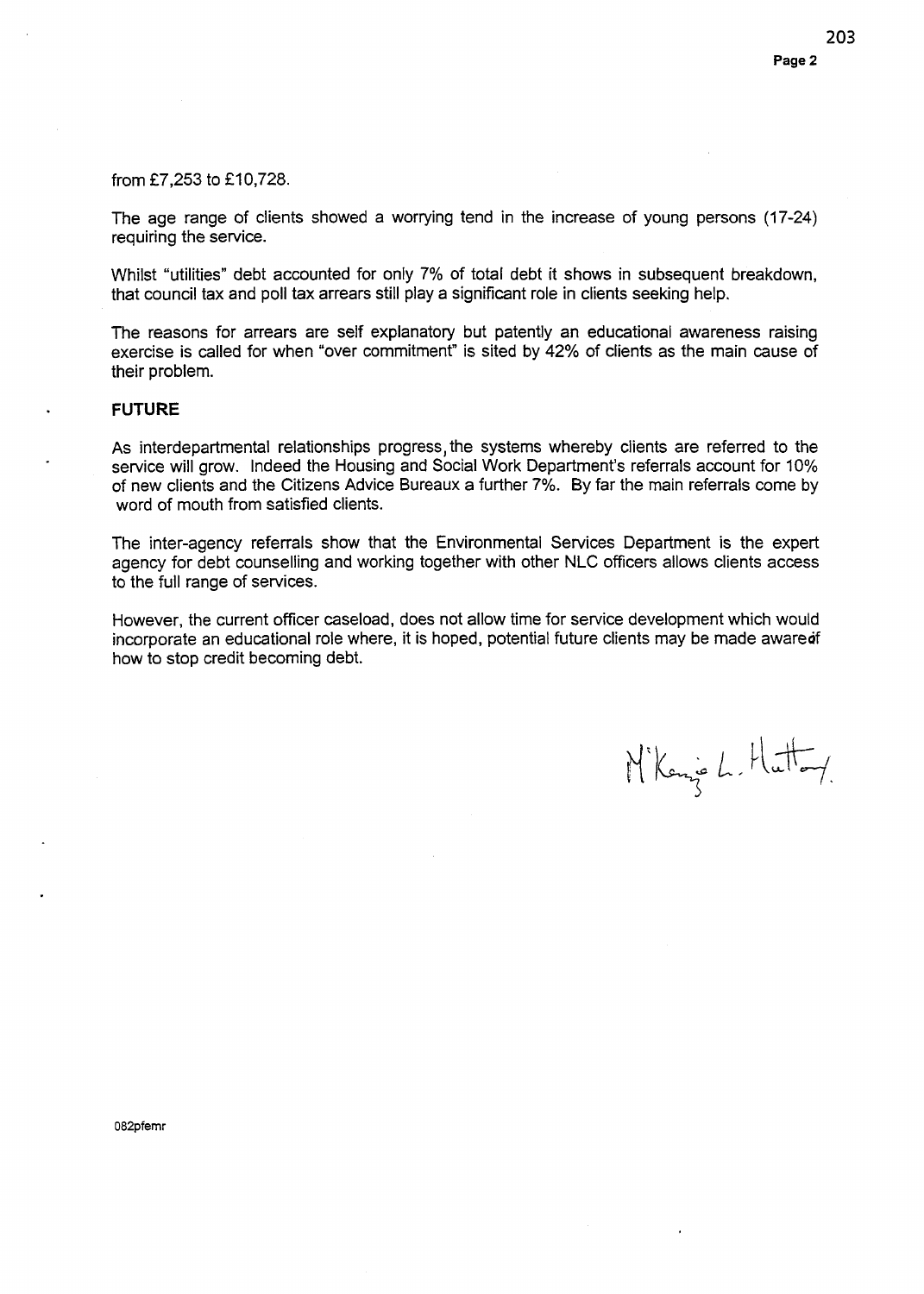



**204**